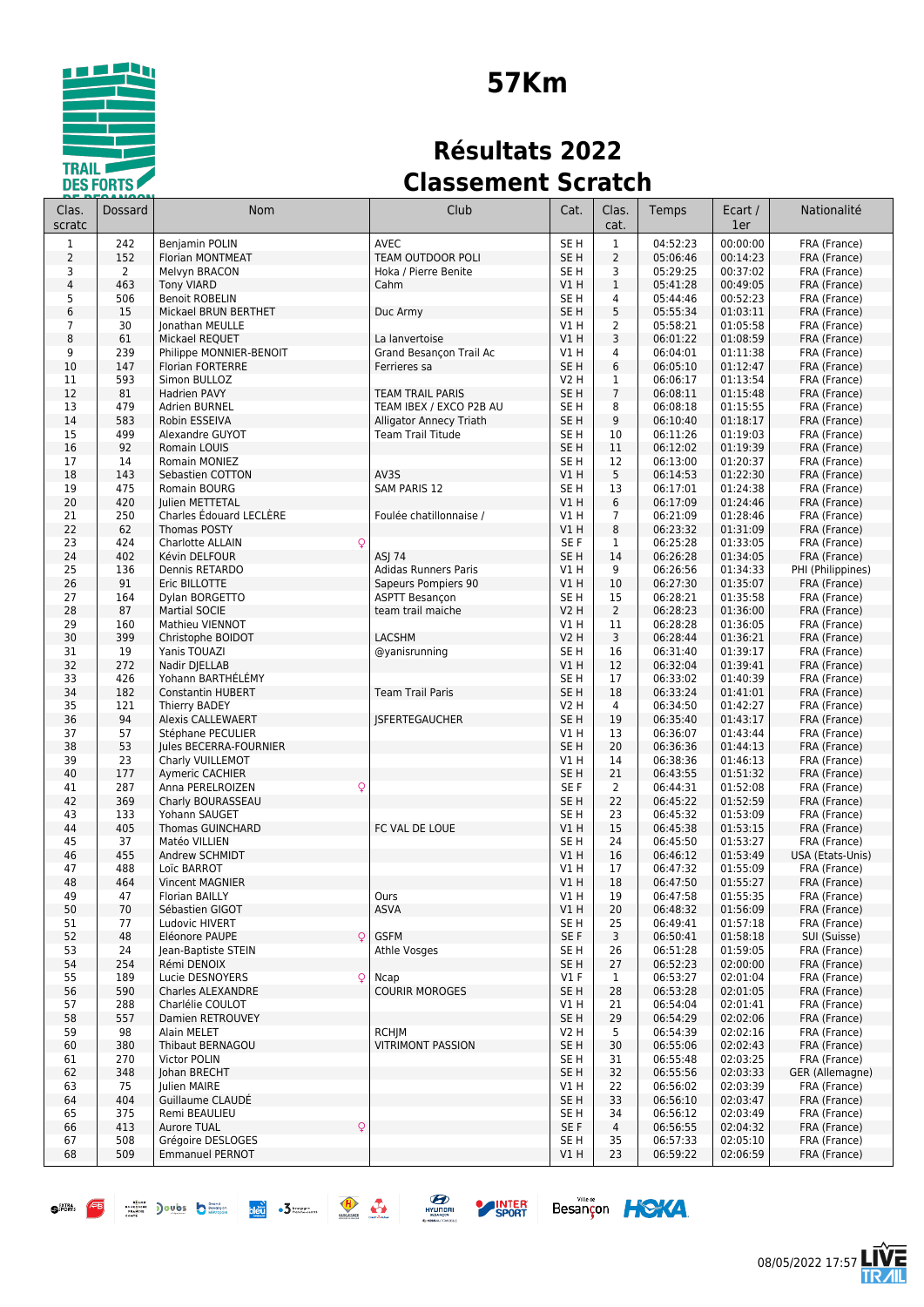

| <b>TRAIL</b>    |         |                                     |                            |                 |                |          |                |                       |
|-----------------|---------|-------------------------------------|----------------------------|-----------------|----------------|----------|----------------|-----------------------|
| Clas.<br>scratc | Dossard | <b>Nom</b>                          | Club                       | Cat.            | Clas.<br>cat.  | Temps    | Ecart /<br>1er | Nationalité           |
| 69              | 551     | Leo NAVARRE                         |                            | SE <sub>H</sub> | 36             | 07:00:48 | 02:08:25       | FRA (France)          |
| 70              | 31      | Bruno BEACCO                        | Val de Gray marathon       | V2 H            | 6              | 07:01:36 | 02:09:13       | FRA (France)          |
| 71              | 528     | Nicolas CHOIX                       |                            | V1 H            | 24             | 07:01:45 | 02:09:22       | FRA (France)          |
| 72              | 309     | Hugues GRANDIN                      | La Bichonnerie             | V1 H            | 25             | 07:01:52 | 02:09:29       | FRA (France)          |
| 73              | 456     | Philippe PETREMENT                  |                            | V2 H            | $\overline{7}$ | 07:01:56 | 02:09:33       | FRA (France)          |
| 74              |         |                                     |                            |                 |                |          |                |                       |
|                 | 411     | Grégory ONISSE                      | Les Gueulovents            | V1 H            | 26             | 07:03:03 | 02:10:40       | FRA (France)          |
| 75              | 203     | Mickael BARTHAUX                    | WGTN - The Crew            | V1 H            | 27             | 07:05:32 | 02:13:09       | FRA (France)          |
| 76              | 216     | Julien ESCOLEIRA                    |                            | V1 H            | 28             | 07:06:16 | 02:13:53       | FRA (France)          |
| 77              | 88      | <b>Anais SAUTENET</b><br>Q          | DOLE AC                    | V1F             | 2              | 07:06:58 | 02:14:35       | FRA (France)          |
| 78              | 353     | <b>Adrien GUITON</b>                |                            | SE <sub>H</sub> | 37             | 07:08:35 | 02:16:12       | FRA (France)          |
| 79              | 554     | Romain POURCELOT                    | Besançon Trail Running     | V1 H            | 29             | 07:09:29 | 02:17:06       | FRA (France)          |
| 80              | 495     | Chatelain STEPHANE                  |                            | V1 H            | 30             | 07:10:05 | 02:17:42       | FRA (France)          |
| 81              | 43      | Gael VINEY                          |                            | V1 H            | 31             | 07:11:30 | 02:19:07       | FRA (France)          |
| 82              | 507     | Jeanlouis GALLOIS                   |                            | V1 H            | 32             | 07:11:41 | 02:19:18       | FRA (France)          |
| 82              | 510     | Ludovic BRAHIC                      |                            | V1 H            | 32             | 07:11:41 | 02:19:18       | FRA (France)          |
| 84              | 253     | Clémence MOUGEY<br>Q                | Besancon Athlétic Club     | V1F             | 3              | 07:11:45 | 02:19:22       | FRA (France)          |
| 85              | 370     | Jean-Baptiste DELSARTE              |                            | V1 H            | 34             | 07:11:54 | 02:19:31       | FRA (France)          |
| 86              | 169     | Daniel BOUVIER                      | <b>CMI</b>                 | V1 H            | 35             | 07:11:55 | 02:19:32       | FRA (France)          |
| 87              | 467     | Hervé BERGER                        |                            | V2 H            | 8              | 07:12:24 | 02:20:01       | FRA (France)          |
| 88              | 437     | Maël BUFFARD                        |                            | SE <sub>H</sub> | 38             | 07:12:31 | 02:20:08       | FRA (France)          |
| 89              | 466     | Sébastien HEITZ                     | 075075                     | V2 H            | 9              | 07:12:47 | 02:20:24       | FRA (France)          |
| 90              | 578     | Mickael AYMONNIER                   |                            | V1H             | 36             | 07:13:01 | 02:20:38       | FRA (France)          |
| 91              | 591     | Pascal MOULIS                       | Team Trail Animo           | V1 H            | 37             | 07:13:26 | 02:21:03       | FRA (France)          |
| 92              | 473     | Marie-Laure MACARY<br>Q.            | <b>VAL D'ORGE ATHLETIC</b> | <b>V2F</b>      | $\mathbf{1}$   | 07:13:37 | 02:21:14       | FRA (France)          |
| 93              | 540     | Michael KOCH                        |                            | V1 H            | 38             | 07:14:02 | 02:21:39       | FRA (France)          |
| 94              | 11      | <b>Olivier COUTURIER</b>            | SEPas Impossible           | V1H             | 39             | 07:14:25 | 02:22:02       | FRA (France)          |
| 95              | 574     | Christophe BERTHEL                  | CE-Safran                  | V1 H            | 40             | 07:14:50 | 02:22:27       | FRA (France)          |
| 96              | 563     | Denis MIR                           |                            | V1 H            | 41             | 07:15:14 | 02:22:51       | FRA (France)          |
| 97              | 243     | Sylvain LE JEUNE                    |                            | V1 H            | 42             | 07:15:21 | 02:22:58       | FRA (France)          |
| 98              | 114     | Remi BARATA                         |                            | V1 H            | 43             | 07:15:38 | 02:23:15       | FRA (France)          |
| 99              | 260     | <b>Gregory RYNGAERT</b>             | Gravelines triathlon       | V1 H            | 44             | 07:16:36 | 02:24:13       | FRA (France)          |
| 100             | 525     | Mikaël BROSSARD                     |                            | SE <sub>H</sub> | 39             | 07:16:44 | 02:24:21       | FRA (France)          |
| 101             | 543     | Rudy WERLE                          |                            | SE <sub>H</sub> | 40             | 07:18:07 | 02:25:44       | FRA (France)          |
| 102             | 200     | Florian GRANDGIRARD                 |                            | SE <sub>H</sub> | 41             | 07:19:49 | 02:27:26       | FRA (France)          |
| 103             | 28      | Eric PHILIPPE                       | VAL D'ORGE ATHLETIC        | V1 H            | 45             | 07:19:51 | 02:27:28       | FRA (France)          |
| 104             | 59      | Stephane HAACK                      | BESANCON ATHLETIC CLUB     | V3H             | $\mathbf{1}$   | 07:19:55 | 02:27:32       | FRA (France)          |
| 105             | 561     | Frederic GALLO                      | FREE RUNNERS LE CLUB       | V1 H            | 46             | 07:21:16 | 02:28:53       | FRA (France)          |
| 106             | 149     | <b>Charline BELORGEY</b><br>Q       |                            | V1F             | $\overline{4}$ | 07:21:22 | 02:28:59       | FRA (France)          |
| 107             | 312     | Vincent THOUVENOT                   |                            | SE <sub>H</sub> | 42             | 07:21:46 | 02:29:23       | FRA (France)          |
| 108             | 519     | Dimitri PEREZ                       |                            | V1 H            | 47             | 07:22:08 | 02:29:45       | FRA (France)          |
| 109             | 76      | Léa BOYON<br>Q                      |                            | SE F            | 5              | 07:22:52 | 02:30:29       | FRA (France)          |
| 110             | 293     | Dominique MARTIN                    |                            | V2 H            | 10             | 07:23:04 | 02:30:41       | FRA (France)          |
| 111             | 145     | Miguel GRABIASZ                     | <b>Team Blaireaux</b>      | V1 H            | 48             | 07:23:22 | 02:30:59       | FRA (France)          |
| 112             | 440     | Romain GUERILLOT                    |                            | V1 H            | 49             | 07:24:06 | 02:31:43       | FRA (France)          |
| 113             | 324     | Anthony MATEOS                      | Tri Val de Gray            | V1 H            | 50             | 07:24:07 | 02:31:44       | FRA (France)          |
| 114             | 403     | Jerome VUILLEMOT                    |                            | V1 H            | 51             | 07:24:22 | 02:31:59       | FRA (France)          |
| 115             | 63      | Q<br><b>Teresa VITELLI</b>          |                            | V3F             | 1              | 07:24:36 | 02:32:13       | FRA (France)          |
| 116             | 541     | Pierre GROSCLAUDE                   | Tribune Nord Sochaux       | SE <sub>H</sub> | 43             | 07:24:42 | 02:32:19       | FRA (France)          |
| 117             | 225     | Maxence COUDURIER                   |                            | SE H            | 44             | 07:25:12 | 02:32:49       | FRA (France)          |
| 118             | 67      | <b>Thibaut HEUSSE</b>               |                            | SE H            | 45             | 07:25:54 | 02:33:31       | FRA (France)          |
| 119             | 606     | Jonas KREPELKA                      |                            | SE H            | 46             | 07:26:26 | 02:34:03       | SUI (Suisse)          |
| 120             | 20      | Yoann DUQUESNE                      |                            | V1 H            | 52             | 07:27:08 | 02:34:45       | FRA (France)          |
| 121             | 395     | <b>Benoit MOREL</b>                 | <b>BABOORUN</b>            | V1 H            | 53             | 07:27:13 | 02:34:50       | FRA (France)          |
| 122             | 351     | Teddy DEREGNAUCOURT                 |                            | SE H            | 47             | 07:27:22 | 02:34:59       | FRA (France)          |
| 123             | 573     | Norbert REYMOND                     |                            | V3 H            | 2              | 07:27:24 | 02:35:01       | FRA (France)          |
| 124             | 502     | Alexandre COZON                     |                            | SE H            | 48             | 07:28:17 | 02:35:54       | FRA (France)          |
| 125             | 22      | Ludovic ADAMIAK                     |                            | V1 H            | 54             | 07:28:30 | 02:36:07       | FRA (France)          |
| 126             | 232     | Maxence PRUDENT                     | Trail de mouges            | V1 H            | 55             | 07:29:00 | 02:36:37       | FRA (France)          |
| 127             | 416     | Cédric DECAUDIN                     | <b>FERRIERES SA</b>        | V1 H            | 56             | 07:29:19 | 02:36:56       | FRA (France)          |
| 128             | 291     | Kevin BAVEREL                       |                            | V1 H            | 57             | 07:29:59 | 02:37:36       | FRA (France)          |
| 129             | 285     | Nathalie FERRAUX<br>Q               | Courir moroges             | V2F             | 2              | 07:30:44 | 02:38:21       | FRA (France)          |
| 130             | 41      | $\mathsf{Q}$<br>Delphine DE CONINCK |                            | V1F             | 5              | 07:31:05 | 02:38:42       | <b>BEL</b> (Belgique) |
| 131             | 215     | Yanis CHARTIER                      |                            | SE H            | 49             | 07:31:08 | 02:38:45       | FRA (France)          |
| 132             | 367     | <b>Bernadette GILBERT</b><br>Q.     | Les Foulées                | V2F             | 3              | 07:31:52 | 02:39:29       | FRA (France)          |
| 133             | 263     | Olivier BONNEFOY                    | BESANCON ATHLETIC CLUB     | V2 H            | 11             | 07:32:05 | 02:39:42       | FRA (France)          |
| 134             | 501     | Damien LAMONICA                     | Les coureurs du dimanch    | V1 H            | 58             | 07:32:15 | 02:39:52       | FRA (France)          |
| 135             | 465     | Loic BENSET                         | <b>TEAM RAIDLIGHT</b>      | V1 H            | 59             | 07:32:20 | 02:39:57       | FRA (France)          |
| 136             | 83      | Jerome FLAMAND                      | terre de running quetig    | V1 H            | 60             | 07:32:46 | 02:40:23       | FRA (France)          |
| 137             | 40      | Matthieu VEIL-PICARD                |                            | V1 H            | 61             | 07:32:53 | 02:40:30       | FRA (France)          |
| 138             | 217     | <b>Guillaume GRISEY</b>             | <b>CMPP</b>                | V1 H            | 62             | 07:32:55 | 02:40:32       | FRA (France)          |
| 139             | 496     | Mathieu GIROD                       | Ejca                       | SE H            | 50             | 07:32:57 | 02:40:34       | FRA (France)          |
| 140             | 277     | Eric HAUMANN                        |                            | V2 H            | 12             | 07:33:18 | 02:40:55       | FRA (France)          |
| 141             | 116     | Jordan TILLIER                      |                            | SE H            | 51             | 07:33:27 | 02:41:04       | FRA (France)          |
| 142             | 218     | Hugues MONDESERT                    |                            | SE <sub>H</sub> | 52             | 07:33:45 | 02:41:22       | FRA (France)          |
| 143             | 205     | Emmanuel JOLY                       |                            | V1 H            | 63             | 07:33:58 | 02:41:35       | FRA (France)          |
|                 |         |                                     |                            |                 |                |          |                |                       |
|                 |         |                                     |                            |                 |                |          |                |                       |







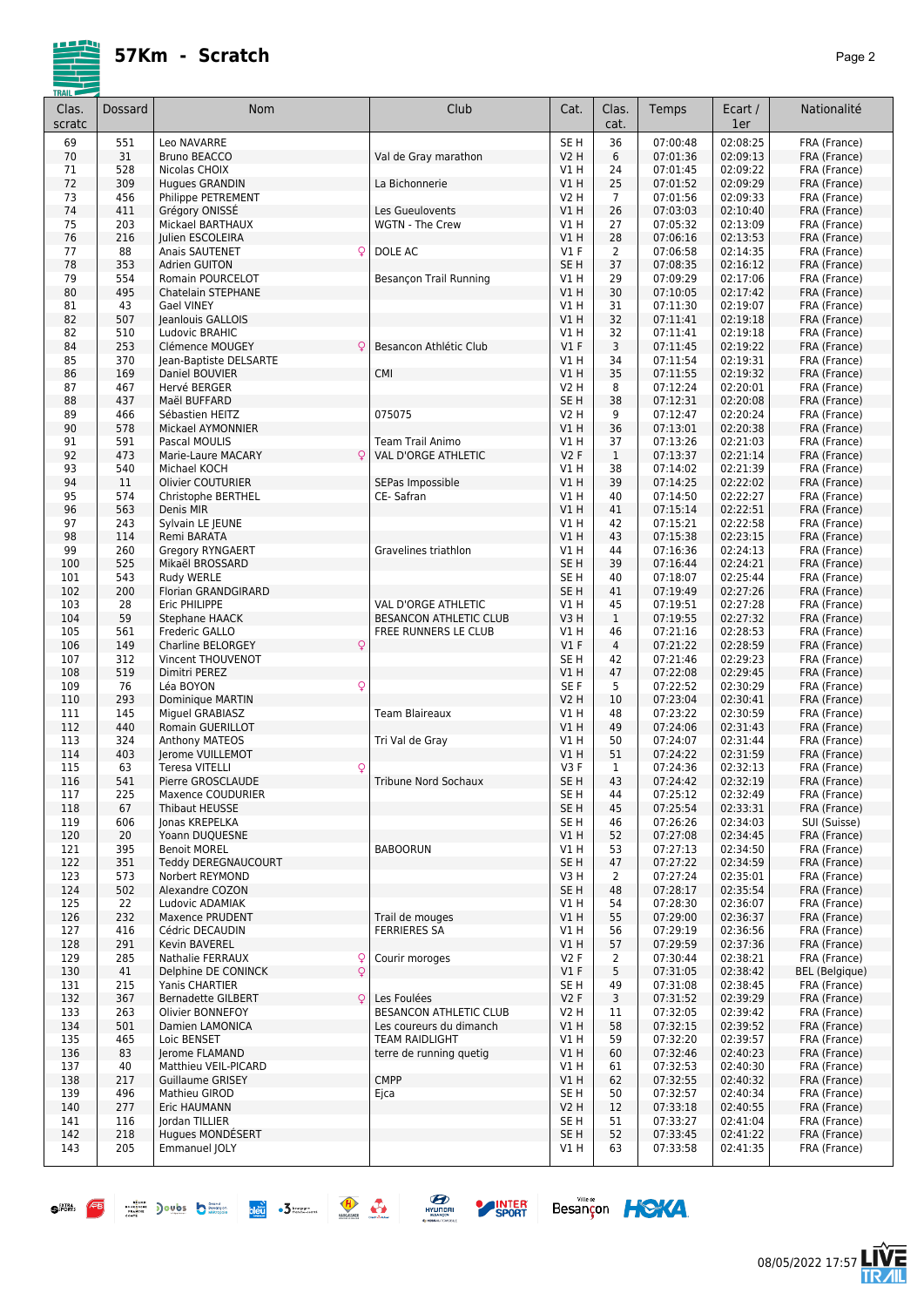| TRAIL F<br>Clas.<br>scratc | Dossard    | Nom                                                     | Club                       | Cat.                               | Clas.<br>cat. | Temps                | Ecart /<br>1er       | Nationalité                  |
|----------------------------|------------|---------------------------------------------------------|----------------------------|------------------------------------|---------------|----------------------|----------------------|------------------------------|
| 144                        | 386        | <b>Richard SAINTENOY</b>                                |                            | SE <sub>H</sub>                    | 53            | 07:34:23             | 02:42:00             | FRA (France)                 |
| 145                        | 269        | Matthis LEONARD                                         |                            | SE <sub>H</sub>                    | 54            | 07:34:43             | 02:42:20             | FRA (France)                 |
| 146                        | 385        | Gabriel LOUSTALOT                                       | Club Alpin Français Bes    | SE <sub>H</sub>                    | 55            | 07:35:09             | 02:42:46             | FRA (France)                 |
| 147                        | 447        | Fabien GRILOT                                           |                            | VIH                                | 64            | 07:35:23             | 02:43:00             | FRA (France)                 |
| 148<br>149                 | 25<br>214  | Franck JOYEUX<br><b>Arnaud VALOUR</b>                   |                            | V1H<br>V1 H                        | 65<br>66      | 07:35:30<br>07:35:33 | 02:43:07<br>02:43:10 | FRA (France)<br>FRA (France) |
| 150                        | 417        | Antoine DEFAIX                                          |                            | V1 H                               | 67            | 07:35:54             | 02:43:31             | FRA (France)                 |
| 151                        | 65         | Rémi MAGNIN                                             |                            | SE <sub>H</sub>                    | 56            | 07:36:06             | 02:43:43             | FRA (France)                 |
| 152                        | 130        | Julien CHABOD                                           |                            | V1 H                               | 68            | 07:36:21             | 02:43:58             | FRA (France)                 |
| 153                        | 115        | Vincent RENAUD                                          |                            | V1 H                               | 69            | 07:36:25             | 02:44:02             | FRA (France)                 |
| 154<br>155                 | 230<br>546 | Sylvain BIGNOTTI<br>Clément BRAILLARD                   |                            | SE <sub>H</sub><br>SE <sub>H</sub> | 57<br>58      | 07:36:26<br>07:37:09 | 02:44:03<br>02:44:46 | FRA (France)                 |
| 156                        | 512        | Cédric VOIRIN                                           |                            | V1H                                | 70            | 07:37:37             | 02:45:14             | FRA (France)<br>FRA (France) |
| 157                        | 515        | Mickaël GUYONVERNIER                                    | Traileurs du Haut Doubs    | V1 H                               | 71            | 07:38:15             | 02:45:52             | FRA (France)                 |
| 158                        | 137        | Piechocki ROMAIN                                        |                            | SE <sub>H</sub>                    | 59            | 07:38:46             | 02:46:23             | FRA (France)                 |
| 159                        | 13         | <b>Emmanuel PESENTI</b>                                 |                            | V1H                                | 72            | 07:38:48             | 02:46:25             | FRA (France)                 |
| 160                        | 460        | Landry CROZIER                                          |                            | V1 H                               | 73            | 07:40:02             | 02:47:39             | FRA (France)                 |
| 161<br>162                 | 412<br>100 | Romaric VANDERWEYEN<br>Christophe LOUET                 | <b>RUN DIVIA</b>           | SE <sub>H</sub><br><b>V2 H</b>     | 60<br>13      | 07:40:19<br>07:40:57 | 02:47:56<br>02:48:34 | FRA (France)                 |
| 163                        | 89         | Sébastien BENEY                                         | <b>RUN DIVIA</b>           | VIH                                | 74            | 07:40:58             | 02:48:35             | FRA (France)<br>FRA (France) |
| 164                        | 357        | Nicolas RAUBER                                          | Besançon Triathlon         | V1 H                               | 75            | 07:41:58             | 02:49:35             | FRA (France)                 |
| 165                        | 176        | Adrien MAZZOLENI                                        |                            | SE <sub>H</sub>                    | 61            | 07:42:03             | 02:49:40             | FRA (France)                 |
| 166                        | 469        | Lenaic MOENNE LOCCOZ                                    |                            | V1H                                | 76            | 07:42:08             | 02:49:45             | FRA (France)                 |
| 167                        | 427        | Jordan FERREIRA                                         | <b>ASPTT AUXERRE</b>       | SE <sub>H</sub>                    | 62            | 07:42:10             | 02:49:47             | FRA (France)                 |
| 168<br>169                 | 206<br>266 | Marc JACQUIN<br><b>Tony MENANTEAU</b>                   |                            | SE <sub>H</sub><br>V1H             | 63<br>77      | 07:43:18<br>07:43:50 | 02:50:55<br>02:51:27 | FRA (France)<br>FRA (France) |
| 170                        | 45         | <b>Arnaud CLARA</b>                                     |                            | SE <sub>H</sub>                    | 64            | 07:44:08             | 02:51:45             | FRA (France)                 |
| 170                        | 140        | Thomas JOUBAIRE                                         |                            | SE <sub>H</sub>                    | 64            | 07:44:08             | 02:51:45             | FRA (France)                 |
| 172                        | 90         | Matthieu RIGAUD                                         |                            | SE <sub>H</sub>                    | 66            | 07:45:42             | 02:53:19             | FRA (France)                 |
| 173                        | 419        | Antoine LUCOTTE                                         |                            | V1H                                | 78            | 07:45:44             | 02:53:21             | FRA (France)                 |
| 174                        | 56         | Christophe BRUN                                         |                            | V1 H                               | 79            | 07:47:07             | 02:54:44             | FRA (France)                 |
| 175<br>176                 | 46<br>362  | Johann MONROLIN<br>Raphael MORAS                        | ALL JURA TRAIL<br>St yorre | V1 H<br>V1 H                       | 80<br>81      | 07:48:01<br>07:48:40 | 02:55:38<br>02:56:17 | FRA (France)<br>FRA (France) |
| 177                        | 290        | Matthieu LABLE                                          |                            | V1 H                               | 82            | 07:48:55             | 02:56:32             | FRA (France)                 |
| 178                        | 522        | Alexandre DUCARROZ                                      |                            | V1 H                               | 83            | 07:49:36             | 02:57:13             | FRA (France)                 |
| 179                        | 304        | Quentin LAVRUT                                          | CrossFit Besançon 958      | V1H                                | 84            | 07:49:43             | 02:57:20             | FRA (France)                 |
| 180                        | 352        | Mathieu SAULNIER                                        |                            | SE <sub>H</sub>                    | 67            | 07:49:58             | 02:57:35             | FRA (France)                 |
| 181                        | 301        | Stéphane DEHURTEVENT                                    |                            | <b>V2 H</b>                        | 14            | 07:50:03             | 02:57:40             | FRA (France)                 |
| 182<br>183                 | 584<br>535 | Yannick CUBY<br>Thierry BLOUET                          | Ejca<br>YAC AVALLON        | V2 H<br>V1H                        | 15<br>85      | 07:51:01<br>07:51:06 | 02:58:38<br>02:58:43 | FRA (France)<br>FRA (France) |
| 184                        | 323        | Stéphane BOCKSTAHLER                                    |                            | V1 H                               | 86            | 07:51:13             | 02:58:50             | FRA (France)                 |
| 185                        | 183        | Théophane DUCRET                                        |                            | SE <sub>H</sub>                    | 68            | 07:51:50             | 02:59:27             | FRA (France)                 |
| 186                        | 401        | Adrien THOUVENOT                                        | <b>ASPTT BESANCON</b>      | SE H                               | 69            | 07:52:16             | 02:59:53             | FRA (France)                 |
| 187                        | 79         | Christelle CASSARD<br>Q                                 | triathlon de Besançon      | $VI$ F                             | 6             | 07:53:55             | 03:01:32             | FRA (France)                 |
| 187                        | 423        | Q<br>Laurence MARX                                      |                            | V1 F                               | 6             | 07:53:55             | 03:01:32             | FRA (France)                 |
| 189<br>190                 | 504<br>580 | Robin MAILLARD<br>Grégory HAYE                          |                            | SE <sub>H</sub><br>V2 H            | 70<br>16      | 07:54:01<br>07:54:30 | 03:01:38<br>03:02:07 | FRA (France)<br>FRA (France) |
| 191                        | 605        | Timothée SERT                                           |                            | SE <sub>H</sub>                    | 71            | 07:55:06             | 03:02:43             | FRA (France)                 |
| 192                        | 207        | Morgan CHAMPENOIS                                       |                            | V1 H                               | 87            | 07:55:51             | 03:03:28             | FRA (France)                 |
| 193                        | 575        | Mathieu LE MEUR                                         |                            | V1H                                | 88            | 07:56:12             | 03:03:49             | FRA (France)                 |
| 194                        | 188        | Gonzague SAILLARD                                       |                            | V1 H                               | 89            | 07:56:36             | 03:04:13             | FRA (France)                 |
| 195                        | 381        | Mathieu CABELLO                                         | VAL D'ORGE ATHLETIC        | V1 H                               | 90            | 07:56:48             | 03:04:25             | FRA (France)                 |
| 196                        | 180        | $\mathsf{Q}$<br>Manon FERRIER<br><b>Thibaud TARROUX</b> |                            | SE F                               | 6             | 07:56:54             | 03:04:31             | FRA (France)                 |
| 197<br>198                 | 327<br>579 | Charles PERRIN                                          | <b>ESCC</b>                | V1H<br>SE H                        | 91<br>72      | 07:57:01<br>07:57:23 | 03:04:38<br>03:05:00 | FRA (France)<br>FRA (France) |
| 199                        | 468        | Kevin ROBERT                                            | Team trail jura            | V1 H                               | 92            | 07:57:37             | 03:05:14             | FRA (France)                 |
| 200                        | 278        | Julien KERFERS                                          | TEAM TRAIL PARIS           | VIH                                | 93            | 07:57:38             | 03:05:15             | FRA (France)                 |
| 201                        | 131        | Samuel GARRET                                           |                            | V1 H                               | 94            | 07:57:44             | 03:05:21             | FRA (France)                 |
| 202                        | 576        | <b>Emerick PELTIER</b>                                  | Cyno-trailers              | SE H                               | 73            | 07:57:59             | 03:05:36             | FRA (France)                 |
| 203                        | 51         | Geoffrey GUILLOT                                        |                            | SE <sub>H</sub>                    | 74            | 07:59:02             | 03:06:39             | FRA (France)                 |
| 204<br>205                 | 481<br>185 | Nicolas DUQUET<br>Fabien LABADIE                        | <b>Team Trail Maiche</b>   | V1 H<br>V1H                        | 95<br>96      | 08:00:19<br>08:00:20 | 03:07:56<br>03:07:57 | FRA (France)<br>FRA (France) |
| 206                        | 281        | Guillaume BERTRAND                                      |                            | V1 H                               | 97            | 08:00:41             | 03:08:18             | FRA (France)                 |
| 207                        | 86         | Hélène CHAMPAGNE                                        | <b>RUN FOR M</b>           | $VI$ F                             | 8             | 08:00:43             | 03:08:20             | FRA (France)                 |
| 208                        | 132        | Christophe VUILLEMIN                                    | Crédit Mutuel              | V1 H                               | 98            | 08:00:53             | 03:08:30             | FRA (France)                 |
| 209                        | 233        | Cedric VERCAMER                                         |                            | V1H                                | 99            | 08:01:42             | 03:09:19             | FRA (France)                 |
| 210                        | 422        | Florent MERLO                                           | Vaincre Parkinson          | V1 H                               | 100           | 08:01:53             | 03:09:30             | FRA (France)                 |
| 211                        | 280        | Aurelien SOUCHU                                         | TOM marchaux               | VIH                                | 101           | 08:02:55             | 03:10:32             | FRA (France)                 |
| 212<br>213                 | 167<br>139 | Hervé GUGLIELMETTI<br>David HERANNEY                    | DSA I isle sur le Doubs    | V2 H<br>V1 H                       | 17<br>102     | 08:03:10<br>08:03:28 | 03:10:47<br>03:11:05 | FRA (France)<br>FRA (France) |
| 214                        | 317        | Alexandre KORENFELD                                     |                            | SE H                               | 75            | 08:03:35             | 03:11:12             | FRA (France)                 |
| 215                        | 111        | Aurélien MASSON                                         |                            | V1H                                | 103           | 08:03:36             | 03:11:13             | FRA (France)                 |
| 216                        | 562        | Pierre CHAILLOU                                         |                            | <b>V2 H</b>                        | 18            | 08:03:59             | 03:11:36             | FRA (France)                 |
| 217                        | 500        | Nicolas TSCHANTRÉ                                       |                            | V1 H                               | 104           | 08:04:02             | 03:11:39             | FRA (France)                 |
| 218                        | 355        | Alban THILY                                             |                            | SE H                               | 76            | 08:04:36             | 03:12:13             | FRA (France)                 |
|                            |            |                                                         |                            |                                    |               |                      |                      |                              |



- -





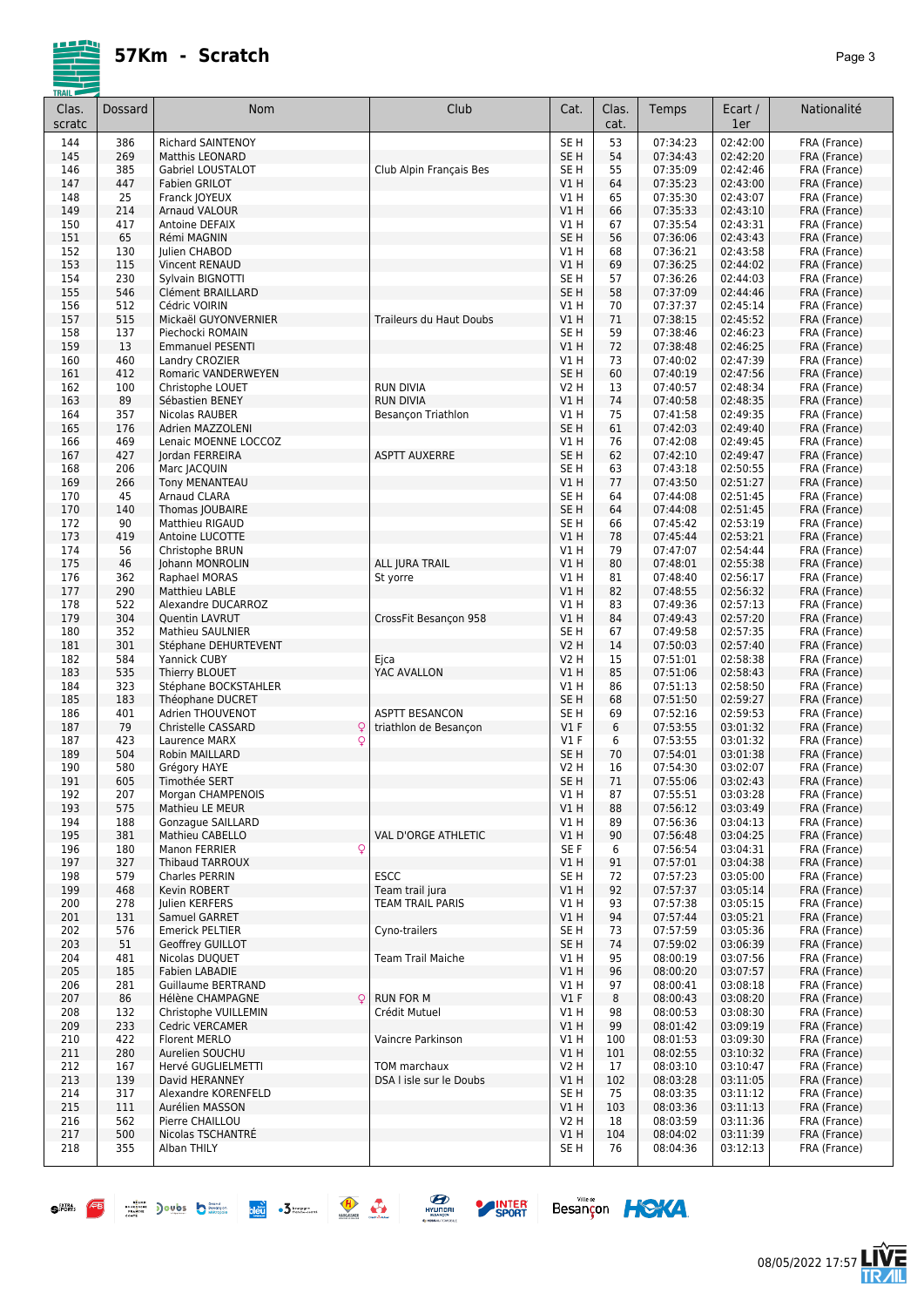| Clas.<br>scratc | Dossard    | Nom                                              | Club                        | Cat.                | Clas.<br>cat.         | Temps                | Ecart /<br>1er       | Nationalité                  |
|-----------------|------------|--------------------------------------------------|-----------------------------|---------------------|-----------------------|----------------------|----------------------|------------------------------|
| 219             | 518        | Christophe CLERC                                 |                             | V1 H                | 105                   | 08:05:21             | 03:12:58             | FRA (France)                 |
| 220             | 537        | Yoann BRUCHON                                    |                             | VIH                 | 106                   | 08:06:11             | 03:13:48             | FRA (France)                 |
| 221             | 213        | Sauce STEPHANE                                   |                             | V1 H                | 107                   | 08:06:22             | 03:13:59             | FRA (France)                 |
| 222             | 18         | Serge JEANBOURQUIN                               |                             | V2 H                | 19                    | 08:06:23             | 03:14:00             | FRA (France)                 |
| 222             | 179        | <b>Valentin REBERT</b>                           |                             | SE H                | 77                    | 08:06:23             | 03:14:00             | FRA (France)                 |
| 224<br>225      | 238<br>527 | Laurent HERARD                                   |                             | <b>V2 H</b>         | 20<br>108             | 08:06:26<br>08:07:13 | 03:14:03<br>03:14:50 | FRA (France)                 |
| 226             | 161        | Virgile BERTIN<br>Laurent BOURCET                | Thalweg Endurance Coach     | V1 H<br>V1H         | 109                   | 08:07:43             | 03:15:20             | FRA (France)<br>FRA (France) |
| 227             | 219        | David CAILLET                                    |                             | V1 H                | 110                   | 08:07:58             | 03:15:35             | FRA (France)                 |
| 228             | 159        | Uriel SARRAZIN                                   |                             | V1H                 | 111                   | 08:08:38             | 03:16:15             | FRA (France)                 |
| 229             | 211        | Yohan DESBROSSES                                 |                             | V1 H                | 112                   | 08:08:51             | 03:16:28             | FRA (France)                 |
| 230             | 262        | <b>Emmanuel WINTREBERT</b>                       | Les Passpartout Trailer     | <b>V2 H</b>         | 21                    | 08:09:02             | 03:16:39             | FRA (France)                 |
| 231             | 429        | <b>Olivier CALLEMENT</b>                         | Passpartout Traileurs d     | V2 H                | 22                    | 08:09:05             | 03:16:42             | FRA (France)                 |
| 232             | 430        | <b>Thibault BOUDAY</b>                           |                             | SE <sub>H</sub>     | 78                    | 08:09:15             | 03:16:52             | FRA (France)                 |
| 233             | 135        | Jean-Pascal LEFEBVRE                             |                             | V1 H                | 113                   | 08:09:24             | 03:17:01             | FRA (France)                 |
| 234             | 17         | <b>Benoit LEFEBVRE</b>                           | <b>Team Shogun</b>          | SE <sub>H</sub>     | 79                    | 08:09:25             | 03:17:02             | FRA (France)                 |
| 235<br>236      | 196<br>494 | Nicolas BERNHARD<br><b>Fabien SAUCHAY</b>        |                             | SE H<br>V1H         | 80<br>114             | 08:10:16<br>08:10:55 | 03:17:53<br>03:18:32 | FRA (France)<br>FRA (France) |
| 237             | 300        | Anselme FOLLOT                                   |                             | SE <sub>H</sub>     | 81                    | 08:11:08             | 03:18:45             | FRA (France)                 |
| 238             | 446        | <b>Fabien BARRET</b>                             |                             | V2 H                | 23                    | 08:11:36             | 03:19:13             | FRA (France)                 |
| 239             | 365        | Yves COHEN                                       |                             | SE H                | 82                    | 08:11:39             | 03:19:16             | FRA (France)                 |
| 240             | 82         | Gregory GIACOTTI                                 | Les Lents Abraysiens        | <b>V1 H</b>         | 115                   | 08:12:20             | 03:19:57             | FRA (France)                 |
| 241             | 112        | Maxime ROYER                                     | Les Foulées Noyonnaises     | V1 H                | 116                   | 08:12:35             | 03:20:12             | FRA (France)                 |
| 242             | 191        | David FANDART                                    | <b>ASM Team Blaireaux</b>   | VIH                 | 117                   | 08:12:42             | 03:20:19             | FRA (France)                 |
| 243             | 95         | Benjamin PETOT                                   |                             | SE H                | 83                    | 08:12:46             | 03:20:23             | FRA (France)                 |
| 243             | 594        | Laurent PETITHUGUENIN                            | S/L EICA CHAMPAGNOLE        | V1 H                | 118                   | 08:12:46             | 03:20:23             | FRA (France)                 |
| 245             | 564        | Ç<br>Marion BOURDERIONNET                        | Pontarlier Triathlon        | $VI$ F              | 9                     | 08:12:53             | 03:20:30             | FRA (France)                 |
| 246             | 513        | Gilles BITARD                                    |                             | V3H                 | 3                     | 08:12:57             | 03:20:34             | FRA (France)                 |
| 246<br>248      | 592<br>572 | <b>Steve BAZAILLE</b>                            | val de gray marathon        | V1 H<br><b>V2 H</b> | 119<br>24             | 08:12:57<br>08:12:58 | 03:20:34<br>03:20:35 | FRA (France)<br>FRA (France) |
| 249             | 389        | Christophe GONGET<br>Anthony DESFOUX             |                             | V1 H                | 120                   | 08:13:08             | 03:20:45             | FRA (France)                 |
| 250             | 222        | Cyrille LAPLANCHE                                | No Fun No Run               | V2 H                | 25                    | 08:14:14             | 03:21:51             | FRA (France)                 |
| 251             | 539        | <b>Victor CHAMBARD</b>                           |                             | SE H                | 84                    | 08:14:20             | 03:21:57             | FRA (France)                 |
| 252             | 105        | Pierrik MUNEROT                                  |                             | V1H                 | 121                   | 08:14:45             | 03:22:22             | FRA (France)                 |
| 253             | 210        | Rémi TRIMAILLE                                   |                             | SE <sub>H</sub>     | 85                    | 08:14:55             | 03:22:32             | FRA (France)                 |
| 254             | 471        | Jean Jacques MEUDEC                              | Team trail couleurs amb     | V1H                 | 122                   | 08:15:27             | 03:23:04             | FRA (France)                 |
| 255             | 66         | Julien GERMANN                                   |                             | V1 H                | 123                   | 08:15:57             | 03:23:34             | FRA (France)                 |
| 256             | 151        | Jérôme BORDY                                     |                             | <b>V2 H</b>         | 26                    | 08:16:30             | 03:24:07             | FRA (France)                 |
| 257             | 108<br>358 | Pierre CASTELLA                                  |                             | ES H                | 1                     | 08:16:55             | 03:24:32             | FRA (France)                 |
| 258<br>259      | 407        | Grégory GIBEAU<br>Thomas VALOUR                  |                             | V1 H<br>SE H        | 124<br>86             | 08:17:13<br>08:17:19 | 03:24:50<br>03:24:56 | FRA (France)<br>FRA (France) |
| 260             | 156        | Thomas JACQUEMET                                 |                             | SE <sub>H</sub>     | 87                    | 08:18:22             | 03:25:59             | FRA (France)                 |
| 261             | 347        | Maxime CHALUMEAU                                 | <b>VAL DE GRAY MARATHON</b> | SE H                | 88                    | 08:18:33             | 03:26:10             | FRA (France)                 |
| 262             | 604        | Robin BURQ                                       |                             | <b>V1 H</b>         | 125                   | 08:19:06             | 03:26:43             | FRA (France)                 |
| 263             | 316        | Jérôme MILCENDEAU                                | Trail & Beers               | V1 H                | 126                   | 08:19:28             | 03:27:05             | FRA (France)                 |
| 264             | 315        | <b>Gilles PERRIN</b>                             | Trail & Beers               | V1 H                | 127                   | 08:19:40             | 03:27:17             | FRA (France)                 |
| 265             | 178        | Erwan QUILLIEN                                   |                             | SE H                | 89                    | 08:20:34             | 03:28:11             | FRA (France)                 |
| 266             | 311        | Rudy BARDIN                                      |                             | <b>V1 H</b>         | 128                   | 08:21:19             | 03:28:56             | FRA (France)                 |
| 267             | 308        | Anthony BOILLAT                                  | Pelousey Court Tout Dou     | V1 H                | 129                   | 08:22:39             | 03:30:16             | FRA (France)                 |
| 268<br>269      | 586<br>268 | <b>Bertrand VANOTTI</b><br>Pierre Yves COGARD    | VAL D'ORGE ATHLETIC         | V1 H<br>V2 H        | 130<br>27             | 08:23:15             | 03:30:52<br>03:31:04 | FRA (France)<br>FRA (France) |
| 270             | 505        | Cyril MOREL                                      |                             | V1 H                | 131                   | 08:23:27<br>08:23:48 | 03:31:25             | FRA (France)                 |
| 271             | 408        | Sebastien FRANCOIS                               | Team CHAUX LA LOTIERE       | V1 H                | 132                   | 08:24:43             | 03:32:20             | FRA (France)                 |
| 272             | 432        | Q<br>Frédérique PORTET                           | Val de Gray Marathon        | V1F                 | 10                    | 08:24:45             | 03:32:22             | FRA (France)                 |
| 273             | 549        | Eric LOCATELLI                                   |                             | V1 H                | 133                   | 08:25:14             | 03:32:51             | FRA (France)                 |
| 274             | 441        | Antoine GENIN                                    |                             | SE H                | 90                    | 08:25:26             | 03:33:03             | FRA (France)                 |
| 275             | 190        | Jérôme FLORENT                                   | ATHLE SAINT-MESMIN          | V1 H                | 134                   | 08:26:10             | 03:33:47             | FRA (France)                 |
| 276             | 107        | Anthony AGUSTINOS                                |                             | V1H                 | 135                   | 08:26:46             | 03:34:23             | FRA (France)                 |
| 277             | 602        | Jean-Luc BACHELART                               | <b>US METRO</b>             | V1 H                | 136                   | 08:27:56             | 03:35:33             | FRA (France)                 |
| 278             | 526        | Gatien LEPRINCE                                  |                             | SE <sub>H</sub>     | 91                    | 08:28:07             | 03:35:44             | FRA (France)                 |
| 278             | 567        | Julien WILLEMOT<br><b>Edouard KLEIN</b>          | <b>Team Trail Paris</b>     | SE H                | 91                    | 08:28:07             | 03:35:44             | FRA (France)                 |
| 280<br>281      | 490<br>236 | Vincent MALZAC                                   |                             | SE H<br>V2 H        | 93<br>28              | 08:28:18<br>08:29:05 | 03:35:55<br>03:36:42 | FRA (France)<br>FRA (France) |
| 282             | 373        | Q<br>Pelagie LEMAIRE                             | <b>Gravelines Triathlon</b> | $VI$ F              | 11                    | 08:29:17             | 03:36:54             | FRA (France)                 |
| 283             | 148        | Q<br>Christine BONABAU                           |                             | $VI$ F              | 12                    | 08:29:20             | 03:36:57             | FRA (France)                 |
| 284             | 391        | Pierre JONFAL                                    |                             | V1 H                | 137                   | 08:29:30             | 03:37:07             | FRA (France)                 |
| 285             | 117        | Nicolas LAUG                                     |                             | VIH                 | 138                   | 08:29:34             | 03:37:11             | FRA (France)                 |
| 286             | 220        | Dionisio VEGAS PASCUAL                           |                             | V1 H                | 139                   | 08:29:40             | 03:37:17             | ESP (Espagne)                |
| 287             | 129        | Guillaume ROUGET                                 | <b>THD</b>                  | SE H                | 94                    | 08:30:22             | 03:37:59             | FRA (France)                 |
| 288             | 241        | Philippe VERMAUT                                 | Andrésy Athlétisme          | V2 H                | 29                    | 08:30:23             | 03:38:00             | FRA (France)                 |
| 289             | 319        | Antoine BELHASSEN                                |                             | SE H                | 95                    | 08:30:25             | 03:38:02             | FRA (France)                 |
| 290             | 318        | $\mathsf{Q}$<br>Céliane LACOUR<br>Valerian GACEK |                             | SE F<br>V1 H        | $\overline{7}$<br>140 | 08:30:27             | 03:38:04<br>03:38:05 | FRA (France)                 |
| 291<br>292      | 371<br>559 | Christelle LORRAIN<br>Q                          | SG Héricourt                | V1F                 | 13                    | 08:30:28<br>08:30:42 | 03:38:19             | FRA (France)<br>FRA (France) |
| 293             | 444        | Yoann LORRAIN                                    | SG Héricourt                | V1 H                | 141                   | 08:30:43             | 03:38:20             | FRA (France)                 |
|                 |            |                                                  |                             |                     |                       |                      |                      |                              |











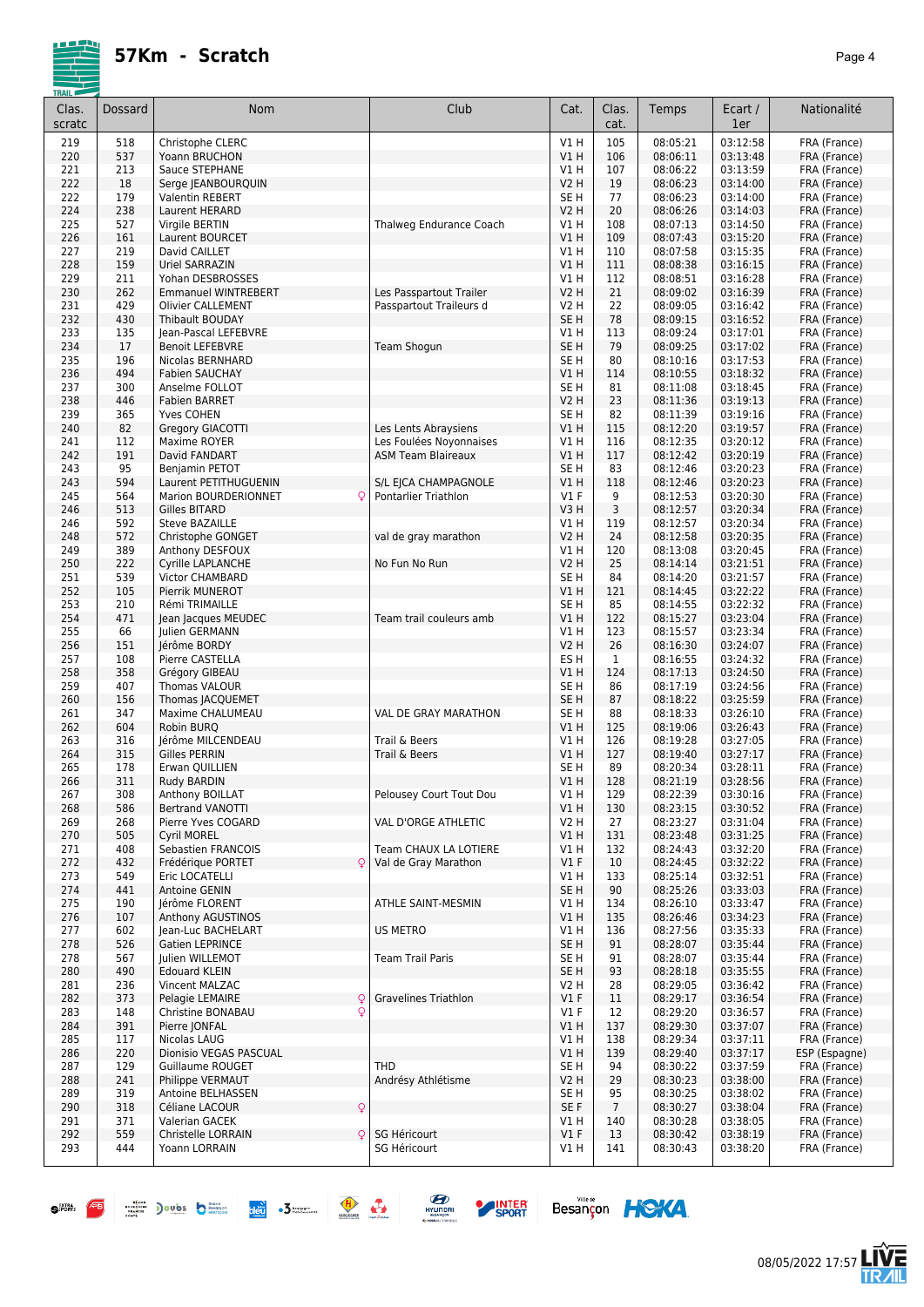

| <u>I KAIL</u><br>Clas.<br>scratc | Dossard    | Nom                                  | Club                                               | Cat.                   | Clas.<br>cat.  | Temps                | Ecart /<br>1er       | Nationalité                  |
|----------------------------------|------------|--------------------------------------|----------------------------------------------------|------------------------|----------------|----------------------|----------------------|------------------------------|
| 294                              | 163        | lean-Luc GILLET                      | <b>RUN ET SENS</b>                                 | V3H                    | 4              | 08:30:51             | 03:38:28             | FRA (France)                 |
| 295                              | 27         | <b>Francois PAULIN</b>               | asva villeneuve les avi                            | V2 H                   | 30             | 08:31:36             | 03:39:13             | FRA (France)                 |
| 296                              | 279        | Sylvain ABRIEL                       |                                                    | V1H                    | 142            | 08:31:51             | 03:39:28             | FRA (France)                 |
| 297                              | 172        | Q<br>Capucine KRUPA-VERON            |                                                    | SE F                   | 8              | 08:33:37             | 03:41:14             | FRA (France)                 |
| 298                              | 560        | <b>Bruno FAIDUTTI</b>                |                                                    | V1 H                   | 143            | 08:34:01             | 03:41:38             | FRA (France)                 |
| 299                              | 366        | Jean-Baptiste MOULARD                |                                                    | V1 H                   | 144            | 08:34:26             | 03:42:03             | FRA (France)                 |
| 300<br>300                       | 282<br>289 | Jean-Charles GIGON<br>David LAGET    | 025033                                             | V2 H<br>V1H            | 31<br>145      | 08:35:13<br>08:35:13 | 03:42:50<br>03:42:50 | FRA (France)<br>FRA (France) |
| 302                              | 192        | <b>Thomas FORET</b>                  |                                                    | SE <sub>H</sub>        | 96             | 08:35:38             | 03:43:15             | FRA (France)                 |
| 303                              | 322        | <b>Ulrich GRABIASZ</b>               |                                                    | V1H                    | 146            | 08:36:49             | 03:44:26             | FRA (France)                 |
| 304                              | 516        | Julien HERZIG                        | Besançon Athletic Club                             | <b>V1 H</b>            | 147            | 08:36:50             | 03:44:27             | FRA (France)                 |
| 305                              | 483        | Frédéric DIANON                      |                                                    | V3H                    | 5              | 08:37:40             | 03:45:17             | FRA (France)                 |
| 306                              | 457        | Nicolas CAVARELLI                    |                                                    | SE <sub>H</sub>        | 97             | 08:38:10             | 03:45:47             | FRA (France)                 |
| 307                              | 415        | Steven FROEHLY                       |                                                    | SE H                   | 98             | 08:38:11             | 03:45:48             | FRA (France)                 |
| 308                              | 350        | Frédéric MARGRY                      | Asj74                                              | V1 H                   | 148            | 08:38:15             | 03:45:52             | FRA (France)                 |
| 309                              | 587        | $\mathsf{Q}$<br>Marie BLANCHARD      |                                                    | $VI$ F                 | 14             | 08:38:49             | 03:46:26             | FRA (France)                 |
| 310                              | 487        | <b>Lionel PARIS</b>                  | TRAIL & MACADAM                                    | V1H                    | 149            | 08:39:39             | 03:47:16             | FRA (France)                 |
| 311                              | 113<br>223 | Didier DUMONT<br>Q                   | Trail de Mouge                                     | VIH<br>SE <sub>F</sub> | 150<br>9       | 08:39:47<br>08:40:26 | 03:47:24<br>03:48:03 | FRA (France)                 |
| 312<br>313                       | 607        | <b>Elodie PERROT</b><br>Michel DAHES |                                                    | <b>V2 H</b>            | 32             | 08:40:36             | 03:48:13             | FRA (France)<br>FRA (France) |
| 314                              | 609        | <b>Valentin BOISSIER</b>             |                                                    | SE <sub>H</sub>        | 99             | 08:41:22             | 03:48:59             | FRA (France)                 |
| 315                              | 157        | Franck NICOLLE                       | TEAM INTERSPORT BESANCO                            | <b>V2 H</b>            | 33             | 08:41:29             | 03:49:06             | FRA (France)                 |
| 316                              | 69         | Gael BLONDAIN                        |                                                    | V2 H                   | 34             | 08:41:44             | 03:49:21             | FRA (France)                 |
| 317                              | 363        | Vincent COTTIN                       |                                                    | SE <sub>H</sub>        | 100            | 08:41:59             | 03:49:36             | FRA (France)                 |
| 318                              | 589        | Elise BOUCHER<br>ç                   | Besançon Athletic Club                             | $VI$ F                 | 15             | 08:43:24             | 03:51:01             | FRA (France)                 |
| 319                              | 119        | Marie-Paule GUERRIERI<br>Q           | <b>CAC Champigneulles</b>                          | $VI$ F                 | 16             | 08:44:52             | 03:52:29             | FRA (France)                 |
| 320                              | 193        | Xavier BILLON                        | <b>CAC Champigneulles</b>                          | V1 H                   | 151            | 08:44:53             | 03:52:30             | FRA (France)                 |
| 321                              | 390        | Vincent PUJOL                        | Quatz-Trotters                                     | V3H                    | 6              | 08:45:58             | 03:53:35             | FRA (France)                 |
| 322                              | 162        | Eric MIGNARDOT                       | Nuits course à pied                                | V2 H                   | 35             | 08:45:59             | 03:53:36             | FRA (France)                 |
| 323                              | 42         | Cedric FAUCHARD                      |                                                    | VIH                    | 152            | 08:46:06             | 03:53:43             | FRA (France)                 |
| 324<br>325                       | 556<br>198 | Enguerran BIZET<br>Yves MONTOUILLOUT | <b>ASPTT DIJON ATHLETISME</b><br><b>AS Ripault</b> | V1 H<br><b>V2 H</b>    | 153<br>36      | 08:46:08<br>08:46:16 | 03:53:45<br>03:53:53 | FRA (France)<br>FRA (France) |
| 326                              | 58         | Cyril PATOUX                         | Courir a villers                                   | V1H                    | 154            | 08:46:20             | 03:53:57             | FRA (France)                 |
| 327                              | 153        | Florian THIRIOT                      |                                                    | SE <sub>H</sub>        | 101            | 08:46:59             | 03:54:36             | FRA (France)                 |
| 328                              | 125        | Arthur PIERRON                       |                                                    | ES <sub>H</sub>        | $\overline{2}$ | 08:47:01             | 03:54:38             | FRA (France)                 |
| 329                              | 99         | Maxime THOMAS                        |                                                    | SE <sub>H</sub>        | 102            | 08:47:59             | 03:55:36             | FRA (France)                 |
| 330                              | 400        | <b>Aurelien BAVEREL</b>              |                                                    | V1 H                   | 155            | 08:48:19             | 03:55:56             | FRA (France)                 |
| 331                              | 72         | Romain DAO                           |                                                    | SE <sub>H</sub>        | 103            | 08:48:56             | 03:56:33             | FRA (France)                 |
| 332                              | 60         | Michaël GOUY                         |                                                    | V1H                    | 156            | 08:49:00             | 03:56:37             | FRA (France)                 |
| 333                              | 336        | Hervé SMETS                          |                                                    | V2 H                   | 37             | 08:49:13             | 03:56:50             | FRA (France)                 |
| 334                              | 382        | Serge POMMEPUY                       | Val d'orge Athletic                                | V2 H                   | 38             | 08:52:57             | 04:00:34             | FRA (France)                 |
| 335                              | 393        | Antoine MASLIAH                      |                                                    | VIH                    | 157            | 08:53:03             | 04:00:40             | FRA (France)                 |
| 336<br>337                       | 248<br>276 | Xavier JANIN<br><b>William FAURA</b> |                                                    | <b>V2 H</b><br>VIH     | 39<br>158      | 08:53:30<br>08:53:46 | 04:01:07<br>04:01:23 | FRA (France)<br>FRA (France) |
| 338                              | 394        | Thierry OBIANG ONDO                  | LaSortieDeNuit                                     | V1H                    | 159            | 08:54:25             | 04:02:02             | FRA (France)                 |
| 339                              | 552        | Robin ROUX                           | Asptt Besançon                                     | V1 H                   | 160            | 08:54:26             | 04:02:03             | FRA (France)                 |
| 340                              | 297        | Jierome HUOT MARCHAND                | LES COURTOUJOURS                                   | V1 H                   | 161            | 08:55:14             | 04:02:51             | FRA (France)                 |
| 341                              | 448        | Valentin CAILLAUD                    |                                                    | SE <sub>H</sub>        | 104            | 08:56:17             | 04:03:54             | FRA (France)                 |
| 342                              | 170        | Ludovic LARDIES                      |                                                    | SE <sub>H</sub>        | 105            | 08:56:31             | 04:04:08             | FRA (France)                 |
| 343                              | 376        | Mouktar ALI HAMIDI                   |                                                    | SE <sub>H</sub>        | 106            | 08:56:34             | 04:04:11             | FRA (France)                 |
| 343                              | 514        | Florian COUTAL                       |                                                    | SE H                   | 106            | 08:56:34             | 04:04:11             | FRA (France)                 |
| 345                              | 325        | Coralie MAIRE<br>Q                   | Langres triathlon                                  | $VI$ F                 | 17             | 08:56:50             | 04:04:27             | FRA (France)                 |
| 346                              | 577        | Stephane KACKI                       | SEPAS IMPOSSIBLE                                   | V2 H                   | 40             | 08:57:13             | 04:04:50             | FRA (France)                 |
| 347                              | 166        | Pierre JACQUEMOT                     | <b>AC Thise</b>                                    | V2 H                   | 41             | 08:57:22             | 04:04:59             | FRA (France)                 |
| 348                              | 109<br>529 | Julie KESSLER<br>Q                   | EJCA Champagnole                                   | SE F                   | 10             | 08:57:37<br>08:57:39 | 04:05:14<br>04:05:16 | FRA (France)                 |
| 349<br>350                       | 237        | David LANDRIN<br>Jeremy COURVOISIER  | Besancon Athletic Club                             | V1 H<br>V1 H           | 162<br>163     | 08:57:40             | 04:05:17             | FRA (France)<br>FRA (France) |
| 351                              | 249        | <b>Roland BARBIER</b>                | Friends insta trail                                | V1 H                   | 164            | 08:58:50             | 04:06:27             | FRA (France)                 |
| 352                              | 582        | Frédéric BOUVRAT                     |                                                    | V2 H                   | 42             | 08:58:55             | 04:06:32             | FRA (France)                 |
| 353                              | 54         | <b>Perrine MARTIN</b><br>Q           |                                                    | $VI$ F                 | 18             | 08:59:34             | 04:07:11             | FRA (France)                 |
| 354                              | 472        | Patrice HENNEQUIN                    | For'Trail /Foulées                                 | V3 H                   | 7              | 09:00:11             | 04:07:48             | FRA (France)                 |
| 355                              | 356        | Pierre Nicolas FIGARD                |                                                    | V1 H                   | 165            | 09:00:29             | 04:08:06             | FRA (France)                 |
| 356                              | 377        | Christophe SURIANO                   |                                                    | V1H                    | 166            | 09:01:00             | 04:08:37             | FRA (France)                 |
| 357                              | 558        | Laurent IANNONE                      | AV3S                                               | V2 H                   | 43             | 09:01:05             | 04:08:42             | FRA (France)                 |
| 358                              | 361        | Nathalie CLAUSS<br>Q                 | Trail training team                                | V2F                    | 4              | 09:01:09             | 04:08:46             | FRA (France)                 |
| 359                              | 321        | Gilles GUIMARD                       |                                                    | V3 H                   | 8              | 09:02:00             | 04:09:37             | FRA (France)                 |
| 360                              | 553        | Sophie VUILLOT<br>Q                  | Free Run Cuiseaux                                  | $VI$ F                 | 19             | 09:02:18             | 04:09:55             | FRA (France)                 |
| 361                              | 474<br>258 | Laurent GEORGES                      | VAL D'ORGE ATHLETIC                                | V2 H<br>V2 H           | 44<br>45       | 09:03:08<br>09:03:33 | 04:10:45<br>04:11:10 | FRA (France)                 |
| 362<br>363                       | 16         | Philippe EUSTACHE<br>Gael MEOT       | Thai Boxing Club Mamiro                            | V1H                    | 167            | 09:04:13             | 04:11:50             | FRA (France)<br>FRA (France) |
| 364                              | 453        | Q<br>Lisa LETEMPLIER                 |                                                    | SE F                   | 11             | 09:04:27             | 04:12:04             | FRA (France)                 |
| 365                              | 284        | Olivier ROUSSELOT                    | Le Chesnay-Rocquencourt                            | V2 H                   | 46             | 09:04:42             | 04:12:19             | FRA (France)                 |
| 366                              | 310        | <b>Tom MINARY</b>                    | Team La Besace                                     | ES H                   | 3              | 09:04:50             | 04:12:27             | FRA (France)                 |
| 367                              | 428        | Christophe BROUCKSAUX                | ASVA (Villeneuve les Av                            | V <sub>2</sub> H       | 47             | 09:05:40             | 04:13:17             | FRA (France)                 |
| 368                              | 555        | Marius MAGNY                         | Les Paupiettes pailleté                            | SE H                   | 108            | 09:06:33             | 04:14:10             | FRA (France)                 |
|                                  |            |                                      |                                                    |                        |                |                      |                      |                              |











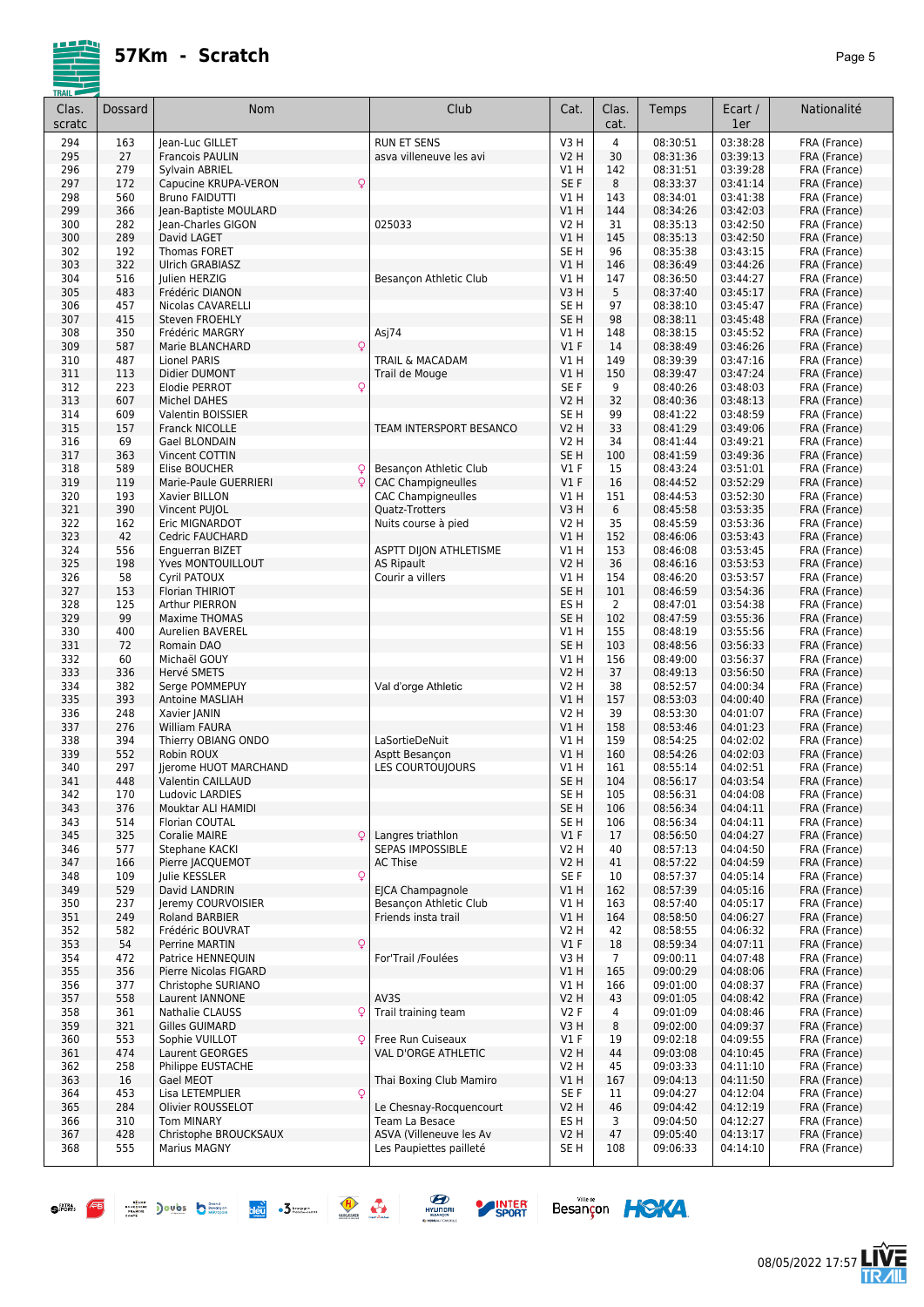| Clas.<br>scratc | Dossard    | <b>Nom</b>                                              | Club                                      | Cat.                    | Clas.<br>cat.  | Temps                | Ecart /<br>1er       | Nationalité                  |
|-----------------|------------|---------------------------------------------------------|-------------------------------------------|-------------------------|----------------|----------------------|----------------------|------------------------------|
| 369             | 449        | <b>Florent ACHARD</b>                                   |                                           | <b>V2 H</b>             | 48             | 09:06:54             | 04:14:31             | FRA (France)                 |
| 370             | 425        | Raphaël MALZAC                                          |                                           | SE <sub>H</sub>         | 109            | 09:07:37             | 04:15:14             | FRA (France)                 |
| 371             | 126        | Ludovic GAFFET                                          |                                           | V1H                     | 168            | 09:07:47             | 04:15:24             | FRA (France)                 |
| 372             | 387        | David BARNES                                            | Asm team blaireaux                        | <b>V2 H</b>             | 49             | 09:09:56             | 04:17:33             | FRA (France)                 |
| 373             | 396        | <b>Tony MOINE</b>                                       |                                           | V1 H                    | 169            | 09:10:42             | 04:18:19             | FRA (France)                 |
| 374             | 299<br>171 | <b>Matthieu MELET</b>                                   | <b>THD</b>                                | SE <sub>H</sub><br>V2 H | 110<br>50      | 09:11:04<br>09:11:17 | 04:18:41<br>04:18:54 | FRA (France)                 |
| 375<br>376      | 286        | Stephane PERRIER-REPLEIN<br><b>Tiffany POILLET</b><br>Q | CLUB ATHLETIQUE DU ROAN                   | SE F                    | 12             | 09:11:23             | 04:19:00             | FRA (France)<br>FRA (France) |
| 377             | 252        | Jerome PAILLARD                                         | <b>AC Chatenois</b>                       | V1 H                    | 170            | 09:11:56             | 04:19:33             | FRA (France)                 |
| 378             | 101        | David GALLINET                                          |                                           | VIH                     | 171            | 09:12:54             | 04:20:31             | FRA (France)                 |
| 379             | 120        | <b>Steve MONTIGNY</b>                                   |                                           | V2 H                    | 51             | 09:14:04             | 04:21:41             | FRA (France)                 |
| 380             | 517        | $\mathsf{Q}$<br>Aline BELET                             |                                           | $VI$ F                  | 20             | 09:15:33             | 04:23:10             | FRA (France)                 |
| 381             | 127        | $\mathsf{Q}$<br><b>Christine BAILLY</b>                 |                                           | $VI$ F                  | 21             | 09:15:46             | 04:23:23             | FRA (France)                 |
| 382             | 246        | <b>Tom CARVAL</b>                                       |                                           | SE <sub>H</sub>         | 111            | 09:15:48             | 04:23:25             | FRA (France)                 |
| 383             | 32         | Q<br>Valerie MARQUES                                    |                                           | V2F                     | 5              | 09:15:49             | 04:23:26             | FRA (France)                 |
| 383<br>385      | 524<br>251 | Alain VERGUET<br>Loic FEUVRET                           | Haut Jura Ski                             | V3H<br><b>V2 H</b>      | 9<br>52        | 09:15:49<br>09:15:52 | 04:23:26<br>04:23:29 | FRA (France)<br>FRA (France) |
| 386             | 368        | Eric DÉCHOZ                                             |                                           | V1H                     | 172            | 09:16:02             | 04:23:39             | FRA (France)                 |
| 387             | 392        | Eric ARCELIN                                            | Les Lents Abraysiens                      | <b>V2 H</b>             | 53             | 09:16:06             | 04:23:43             | FRA (France)                 |
| 388             | 71         | Christophe EMBLANCH                                     | <b>ASVA</b>                               | <b>V2 H</b>             | 54             | 09:16:29             | 04:24:06             | FRA (France)                 |
| 389             | 565        | <b>Guy COUSY</b>                                        |                                           | V2 H                    | 55             | 09:16:56             | 04:24:33             | FRA (France)                 |
| 390             | 39         | <b>Olivier PIERRON</b>                                  |                                           | <b>V2 H</b>             | 56             | 09:17:04             | 04:24:41             | FRA (France)                 |
| 391             | 261        | <b>Gautier KARIM</b>                                    | Team trail 07                             | V2 H                    | 57             | 09:20:00             | 04:27:37             | FRA (France)                 |
| 391<br>393      | 436<br>486 | <b>Cyril LAVAUX</b><br>Carine ODOUARF                   | AV3S                                      | V1 H<br>$VI$ F          | 173<br>22      | 09:20:00             | 04:27:37             | FRA (France)                 |
| 394             | 374        | $\mathsf{Q}$<br>Sébastien BLANDIN                       |                                           | <b>V2 H</b>             | 58             | 09:20:20<br>09:21:18 | 04:27:57<br>04:28:55 | FRA (France)<br>FRA (France) |
| 395             | 306        | <b>Benoit FOLIN</b>                                     | Chaux de la basquette                     | V1 H                    | 174            | 09:21:52             | 04:29:29             | FRA (France)                 |
| 396             | 568        | Nicolas LECOMTE                                         |                                           | V1H                     | 175            | 09:22:04             | 04:29:41             | FRA (France)                 |
| 397             | 118        | Pascale BESSARD<br>Q                                    | <b>ASRD</b>                               | V2F                     | 6              | 09:24:00             | 04:31:37             | FRA (France)                 |
| 398             | 570        | Anthony MACHADO DA SILVA                                |                                           | SE <sub>H</sub>         | 112            | 09:24:25             | 04:32:02             | FRA (France)                 |
| 399             | 435        | Paul PATTON                                             | ADOT 25 / Zéro Waste Sp                   | SE <sub>H</sub>         | 113            | 09:25:42             | 04:33:19             | FRA (France)                 |
| 400             | 33         | Téo LINDECKER                                           |                                           | SE <sub>H</sub>         | 114            | 09:25:43             | 04:33:20             | FRA (France)                 |
| 401             | 93         | Jean-Pascal BOOS                                        | S/L EJCA CHAMPAGNOLE                      | V1H                     | 176            | 09:25:49             | 04:33:26             | FRA (France)                 |
| 402<br>403      | 84<br>55   | Amandine DELETANG LAFRATTA<br>Q<br>Stéphane BÖLE        |                                           | $VI$ F<br>V1 H          | 23<br>177      | 09:26:44<br>09:28:22 | 04:34:21<br>04:35:59 | FRA (France)<br>FRA (France) |
| 404             | 64         | Magnin DIDIER                                           |                                           | V2 H                    | 59             | 09:30:31             | 04:38:08             | FRA (France)                 |
| 405             | 195        | Didier LEBRUN                                           |                                           | V2 H                    | 60             | 09:32:31             | 04:40:08             | FRA (France)                 |
| 406             | 221        | Flavien VAN MEEL                                        |                                           | V1H                     | 178            | 09:32:48             | 04:40:25             | FRA (France)                 |
| 407             | 104        | Cyrille CHARTIER-KASTLER                                |                                           | <b>V2 H</b>             | 61             | 09:33:50             | 04:41:27             | FRA (France)                 |
| 408             | 307        | Julien MONIN                                            |                                           | V1H                     | 179            | 09:36:41             | 04:44:18             | FRA (France)                 |
| 409             | 36         | Julien ALBERT                                           |                                           | V1 H                    | 180            | 09:37:00             | 04:44:37             | FRA (France)                 |
| 410             | 202<br>303 | Didier BELPERIN<br><b>Yves FAURE</b>                    |                                           | V1H<br><b>V2 H</b>      | 181<br>62      | 09:37:41<br>09:37:43 | 04:45:18<br>04:45:20 | FRA (France)<br>FRA (France) |
| 411<br>412      | 439        | Mathieu-Alexandre DUFRENE                               |                                           | V1 H                    | 182            | 09:38:28             | 04:46:05             | FRA (France)                 |
| 413             | 204        | Maxime DESBOEUFS                                        | <b>ASPTT AUXERRE</b>                      | V1 H                    | 183            | 09:39:00             | 04:46:37             | FRA (France)                 |
| 413             | 320        | Luc BILANCETTI                                          | <b>ASPTT Auxerre</b>                      | V1 H                    | 183            | 09:39:00             | 04:46:37             | FRA (France)                 |
| 415             | 418        | Laurent TARAZONA                                        |                                           | V2 H                    | 63             | 09:39:44             | 04:47:21             | FRA (France)                 |
| 416             | 296        | Xavier LAFLEUR                                          | <b>TROYES OMNISPORTS</b>                  | V2 H                    | 64             | 09:41:16             | 04:48:53             | FRA (France)                 |
| 417             | 267        | Guillaume DALICIEUX                                     |                                           | V1 H                    | 185            | 09:41:21             | 04:48:58             | FRA (France)                 |
| 418<br>419      | 283<br>442 | Christophe DALLA COSTA<br>Frederic MOULIS               | Cru Chapellois<br><b>TEAM TRAIL ANIMO</b> | V1 H<br>V1 H            | 186<br>187     | 09:42:28             | 04:50:05<br>04:50:41 | FRA (France)                 |
| 420             | 294        | <b>Amandine ROZIERES</b><br>$\mathsf{Q}$                | Trollsports running                       | $VI$ F                  | 24             | 09:43:04<br>09:43:29 | 04:51:06             | FRA (France)<br>FRA (France) |
| 421             | 244        | Louis-Etienne ROY                                       |                                           | V2 H                    | 65             | 09:44:12             | 04:51:49             | FRA (France)                 |
| 422             | 571        | <b>Gauthier BERNARD</b>                                 | <b>Trailers Dijonnais</b>                 | SE <sub>H</sub>         | 115            | 09:44:35             | 04:52:12             | FRA (France)                 |
| 423             | 128        | Cyril GALIZZI                                           |                                           | V2 H                    | 66             | 09:44:38             | 04:52:15             | FRA (France)                 |
| 424             | 398        | Jean Marc PERATONE                                      |                                           | <b>V2 H</b>             | 67             | 09:44:39             | 04:52:16             | FRA (France)                 |
| 425             | 44         | Damien CHAILLOT                                         |                                           | V1 H                    | 188            | 09:44:42             | 04:52:19             | FRA (France)                 |
| 426             | 445<br>274 | Michael LAMBERT                                         | ZNESML                                    | V1H                     | 189<br>116     | 09:45:48             | 04:53:25             | FRA (France)                 |
| 427<br>428      | 146        | Jérôme NABUCHODONOSOR<br>Jean-Michel HENNEQUIN          | Passpartouts Trailers d                   | SE H<br>V2 H            | 68             | 09:45:54<br>09:46:28 | 04:53:31<br>04:54:05 | FRA (France)<br>FRA (France) |
| 429             | 12         | Jean-Pierre POTIER                                      | Velizytriathlon                           | V2 H                    | 69             | 09:46:32             | 04:54:09             | FRA (France)                 |
| 430             | 134        | Q<br>Christine NOUALHAGUET                              | passpartout trailer du                    | V2F                     | $\overline{7}$ | 09:46:35             | 04:54:12             | FRA (France)                 |
| 430             | 383        | Dominique FEUTRE                                        | Pass Partout Trailers d                   | V3H                     | 10             | 09:46:35             | 04:54:12             | FRA (France)                 |
| 432             | 271        | Emmanuelle LASSEQUIN<br>Q                               | Passpartouts Trailers d                   | V2F                     | 8              | 09:46:38             | 04:54:15             | FRA (France)                 |
| 433             | 186        | Loic LECOEUCHE                                          | PassPartout Trailer du                    | V2 H                    | 70             | 09:46:40             | 04:54:17             | FRA (France)                 |
| 434             | 434        | <b>Thibaud MARGUET</b>                                  |                                           | SE <sub>H</sub>         | 117            | 09:46:43             | 04:54:20             | FRA (France)                 |
| 435             | 29         | Christophe RANDOING                                     | VAL D'ORGE ATHLETIC                       | V2 H                    | 71             | 09:50:57             | 04:58:34             | FRA (France)                 |
| 436<br>437      | 255<br>275 | Damien DOMINIK<br>Maxime BEQUILLARD                     |                                           | SE <sub>H</sub><br>V1 H | 118<br>190     | 09:51:30<br>09:54:40 | 04:59:07<br>05:02:17 | FRA (France)<br>FRA (France) |
| 438             | 194        | Emilie FOURNIER<br>Q                                    | SL Arve athlétisme bonn                   | $VI$ F                  | 25             | 09:54:46             | 05:02:23             | FRA (France)                 |
| 439             | 197        | Patrice RIEGEL                                          |                                           | V2 H                    | 72             | 09:54:47             | 05:02:24             | FRA (France)                 |
| 439             | 476        | Rémy WITTOCK                                            |                                           | SE <sub>H</sub>         | 119            | 09:54:47             | 05:02:24             | FRA (France)                 |
| 441             | 240        | Fabrice MISIAK                                          |                                           | V <sub>2</sub> H        | 73             | 09:57:02             | 05:04:39             | FRA (France)                 |
| 442             | 68         | Yannick LEDUC                                           |                                           | <b>V2 H</b>             | 74             | 09:58:08             | 05:05:45             | FRA (France)                 |
| 443             | 603        | Adrien CHAUCHET                                         |                                           | V1 H                    | 191            | 09:58:11             | 05:05:48             | FRA (France)                 |



 $\bullet$   $\overline{B}$   $\overline{B}$   $\overline{B}$   $\overline{B}$   $\overline{B}$   $\overline{B}$   $\overline{B}$   $\overline{B}$   $\overline{B}$   $\overline{B}$   $\overline{B}$   $\overline{B}$   $\overline{B}$   $\overline{B}$   $\overline{B}$   $\overline{B}$   $\overline{B}$   $\overline{B}$   $\overline{B}$   $\overline{B}$   $\overline{B}$   $\overline{B}$   $\overline{B}$   $\overline{B}$